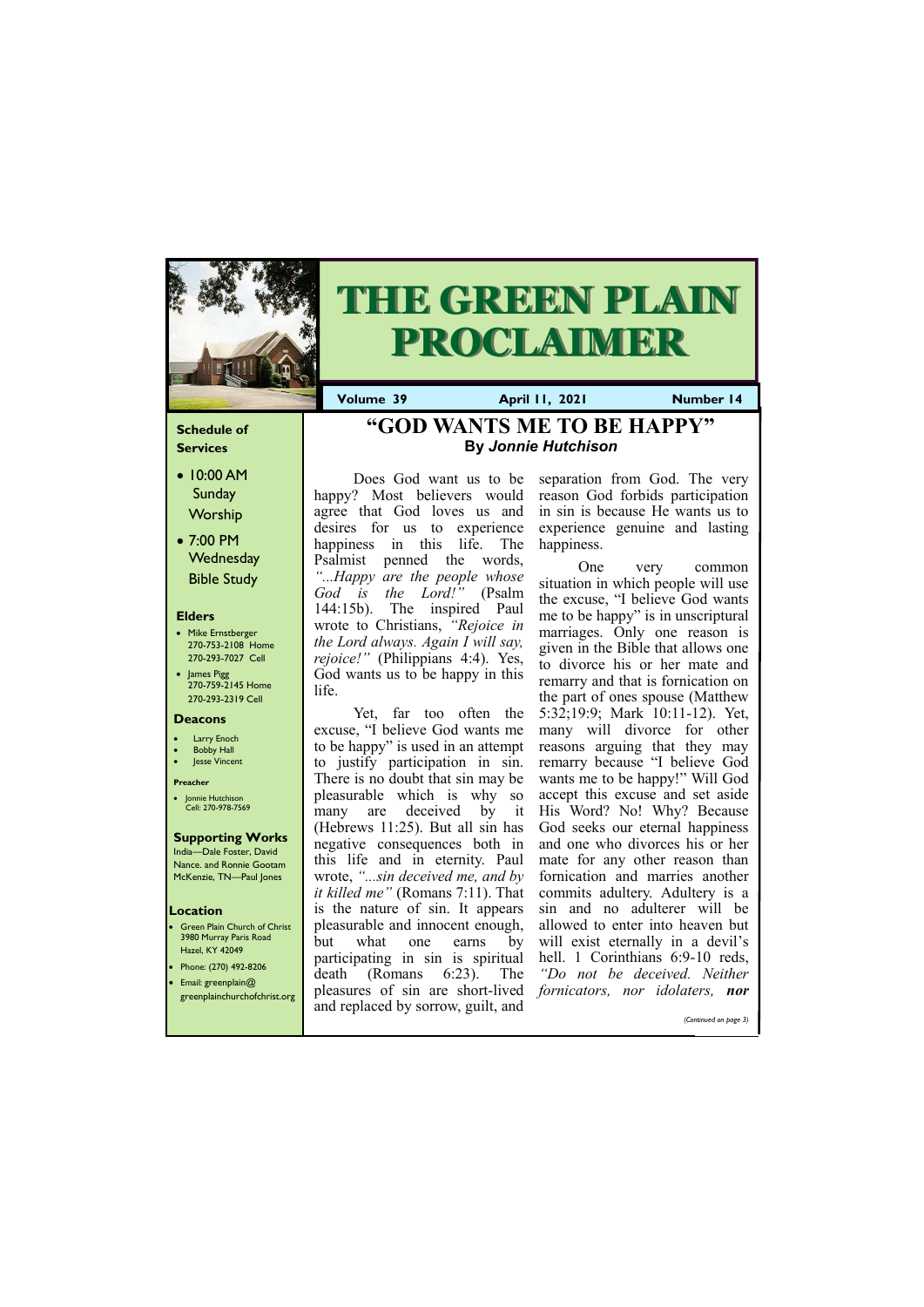### NEWS AND NOTES

*REMEMBER IN PRAYER: Green Plain members*: Remember Faye Travis, Peggy Jarvis, Rex Enoch, Mary Crutchfield, Joanne Barnes, Maxine Pool, Hayes and Marjorie Grady, Jim Fielder, Griselda Adams, Larry Enoch, Carolyn Byars, Mary and Jim Lowrie. *Family and Friends:* Helen Tidwell, Jenne Pool, Teresa Tacker, Betty Pond, Bryan White, Meredith Enoch, Kenneth Mizell, Janice Canter, , Andrea Phillips, Donald and Dorothy Cook, Sandra Cook Downs, Kevin Smith, Dale Pentecost Jaime Aguavo, Jr., and Brett Wyatt.

- **PANTRY ITEMS April 2021: 4—Baked Beans; 11—Soups; 18—Apple Sauce; 25—Syrup.** Please bring any additional items you wish for the "blessing box" which is located next to the breezeway on the north side of the building.
- **April 2021 Anniversaries:** None **Birthdays:** 3-Mary Lowrie; 8- Katelyn Canter; 24-David Thompson; 27-Steve Enoch; 29-Sue Hall; If we have left anyone out please let us know.
- **We offer FREE BIBLE CORRECPONDENCE COURSES through the mail. Enroll on our website or send your name and return mailing address to the address on the first page of this bulletin. You may also call 270-978-7569 or you may email us at greenplain@greenplainchurchofchrist.org.**

**Page 2**

**ONLINE SPIRITUAL RESOURCES Gospel Broadcasting Network https://gbntv.org/**

**World Video Bible School https://store.wvbs.org/wvbs-splashpage.html**

> **A Bible Answer https://abibleanswertv.org/**

> > **Good News Today http://gnttv.org/**



**In Search of the Lord's Way http://searchtv.org/**

*TODAY'S SERMON*

## **"Personal Traits of Unity"**

*"You observe days and months and seasons and years. I am afraid for you, lest I have labored for you in vain." -Galatians 4:10-11*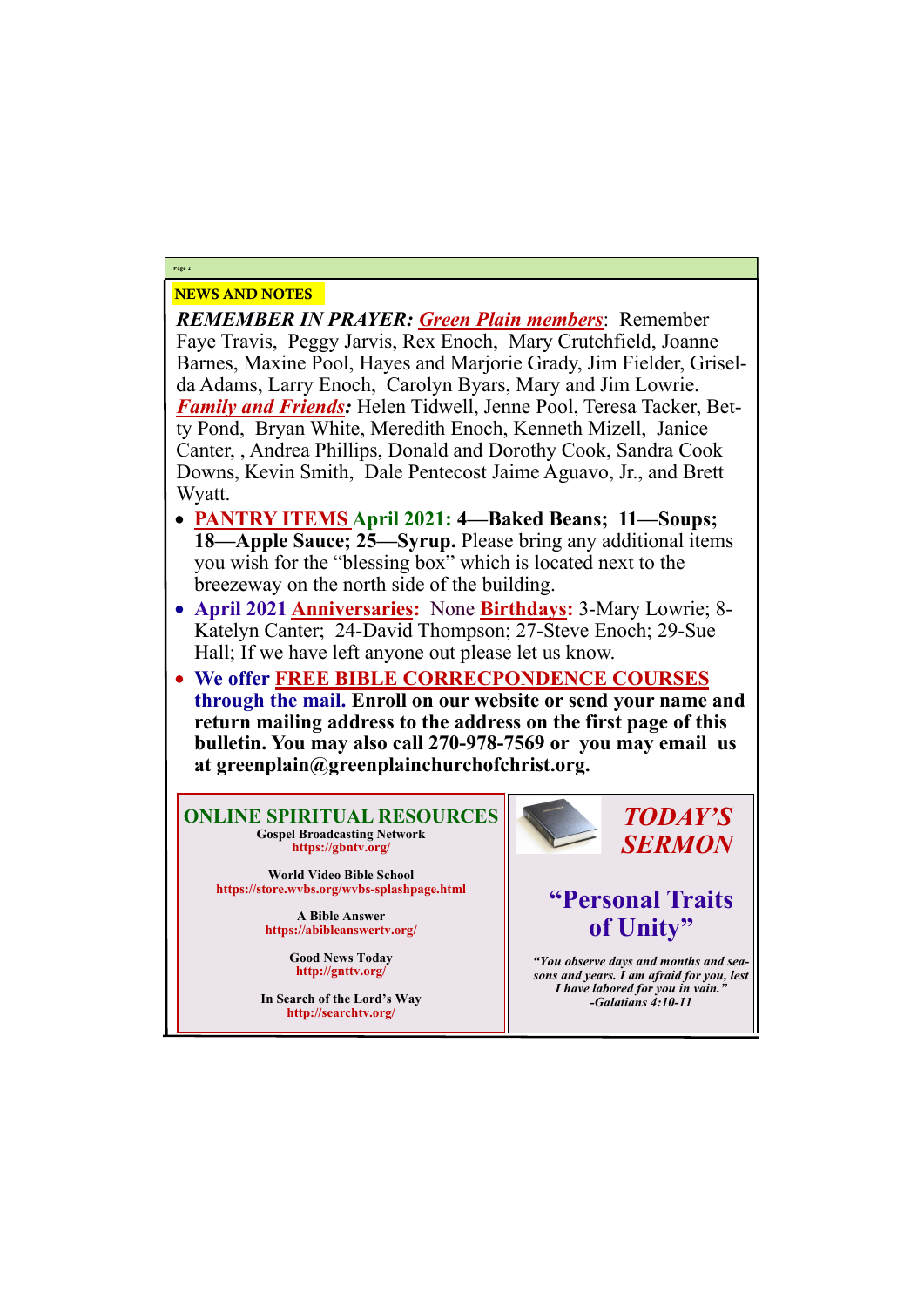**Page 3**

*adulterers, nor homosexuals, nor sodomites, nor thieves, nor covetous, nor drunkards, nor revilers, nor extortioners will inherit the kingdom of God."*

Yes, God wants us to be happy in this life, but not at the expense of our eternal

souls. That is why He pleads for us to turn from our sins in repentance (Acts 17:30). No earthly relationship or sinful pleasure is worth the loss of eternal life in heaven!

*"He who heeds the word wisely will find good, And whoever trusts in the Lord, happy is he."* (Proverbs 16:20).

#### *(Continued from page 1)*

### **"AMEN AND AWOMEN"** *By Victor Eskew*

We have all heard the statement: "It is better to keep your mouth shut and people think you are a fool than to open your mouth and prove yourself to be a fool." The same could be said of ignorance. The 117th Congress opened with a prayer by Congressional Representative Emanuel Cleaver, a Democrat from Missouri. (NOTE: Prayers to open a congressional session always astounds me because the left constantly screams out about the separation of church and state). As Mr. Cleaver came to the conclusion of his prayer, he spoke these words:

> "And dare I ask, oh Lord, peace even in this chamber now and evermore. We ask it in the name of the monotheistic god, Brahma, and god known by many names by many different faiths. Amen and awoman."

Yes, you heard it right: "Amen and awoman." "Awoman?" What in the world does that mean? It is not even a word found in the dictionary. It is a made up word. It is an imaginary word. It is a fictitious word. It is a word fabricated in the mind of Mr. Cleaver.

In  $I$  Corinthians 14:15, Paul writes: *"What is it then? I will pray with the spirit, and I will pray with the understanding also: I will sing with the spirit, and I will sing with the understanding also."* Prayer is a serious action. In prayer one is communicating with the God, the most unique being in the Universe, the most authoritative being in the Universe. The heavenly Father is paying close attention to the things that are being said to Him. Thus, when a person prays, he is to pray with understanding. One cannot use the word "awoman" to end a prayer and pray with understanding. The word is nonsense. Can you imagine the reaction of the wisest being there is when He hears the word "awoman"?

There can be no doubt that it was designed to be cute and politically correct. Since the word "men" can be heard in the word "amen," Mr. Cleaver thought he should so prayed "awoman."

The word "amen" is found in the Bible 78 times in 72 verses. (NOTE: The word "awoman" is never found in the Bible. It is not found because it is not a word). Amen carries the same meaning in both the Old and New Testaments: "faithfulness, sure, true, so be it." The word has NOTHING to do with gender. To attach any gender reference to the word shows one's ignorance.

|  | also appease the women who were in the       |  |                       |
|--|----------------------------------------------|--|-----------------------|
|  | congressional chamber that day. Thus, he al- |  | (Continued on page 4) |

There were probably some people who heard this word and thought: "That is very cleaver." However, they are wrong. It was not cleaver. It was foolish. This man just made a mockery of prayer. Mr. Cleaver's at